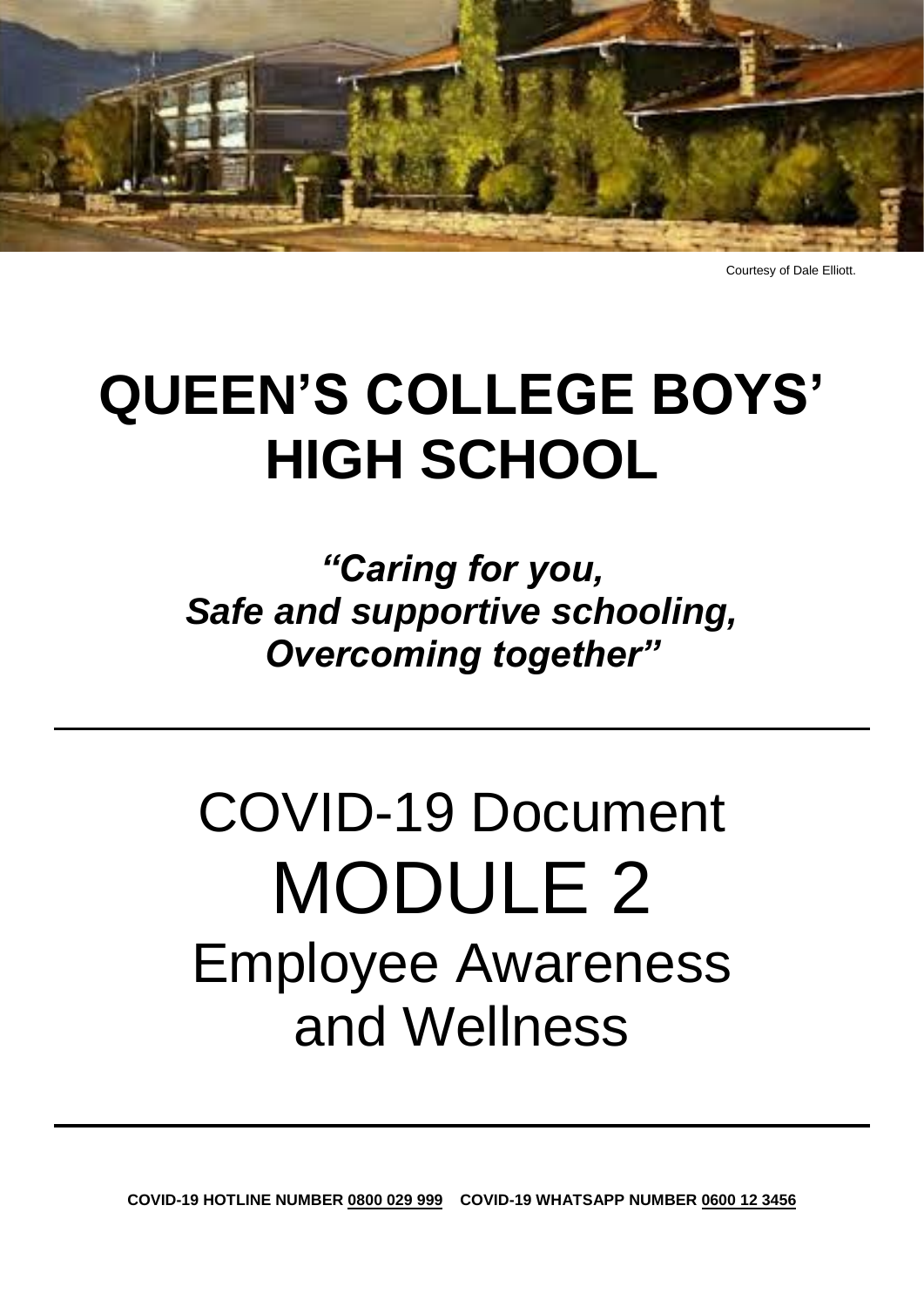

## **PERSONAL HYGIENE**

- **Wash your hands** frequently with soap and water, scrubbing for at least 20 seconds, or use an alcohol-based hand sanitiser.
- **Don't touch your face.** This is a lot harder than it sounds and requires conscious effort. The average person touches their face 23 times an hour, and about half of the time, they are touching their mouth, eyes or nose – the mucosal surfaces that COVID-19 infects.
- **Hand hygiene** is the best weapon in any fight between human and contagious disease.
- **Cover coughs and sneezes** with the inside of your elbow or upper arm.
- **Put used tissues** straight into a dustbin.
- **Clean and disinfect / sanitize** frequently used surfaces such as bench tops, keys, wallets and work places.

#### **UTENSILS / CROCKERY / CUTLERY**

The sharing of utensils, cutlery and crockery must be **STRICTLY PROHIBITED.** Therefore, items must be washed immediately and stored away at your work stations.

#### **STATIONERY**

The sharing of stationery is STRICTLY prohibited.

#### **SOCIAL DISTANCING**

The term **"social distancing"** basically means one needs to keep their distance from others.

This includes avoiding public spaces such as malls, social events and recreational areas where others usually gather.

One needs to avoid handshakes, hugs and other forms of direct contact as well as keeping a distance of at least **1.5 METRES** from others.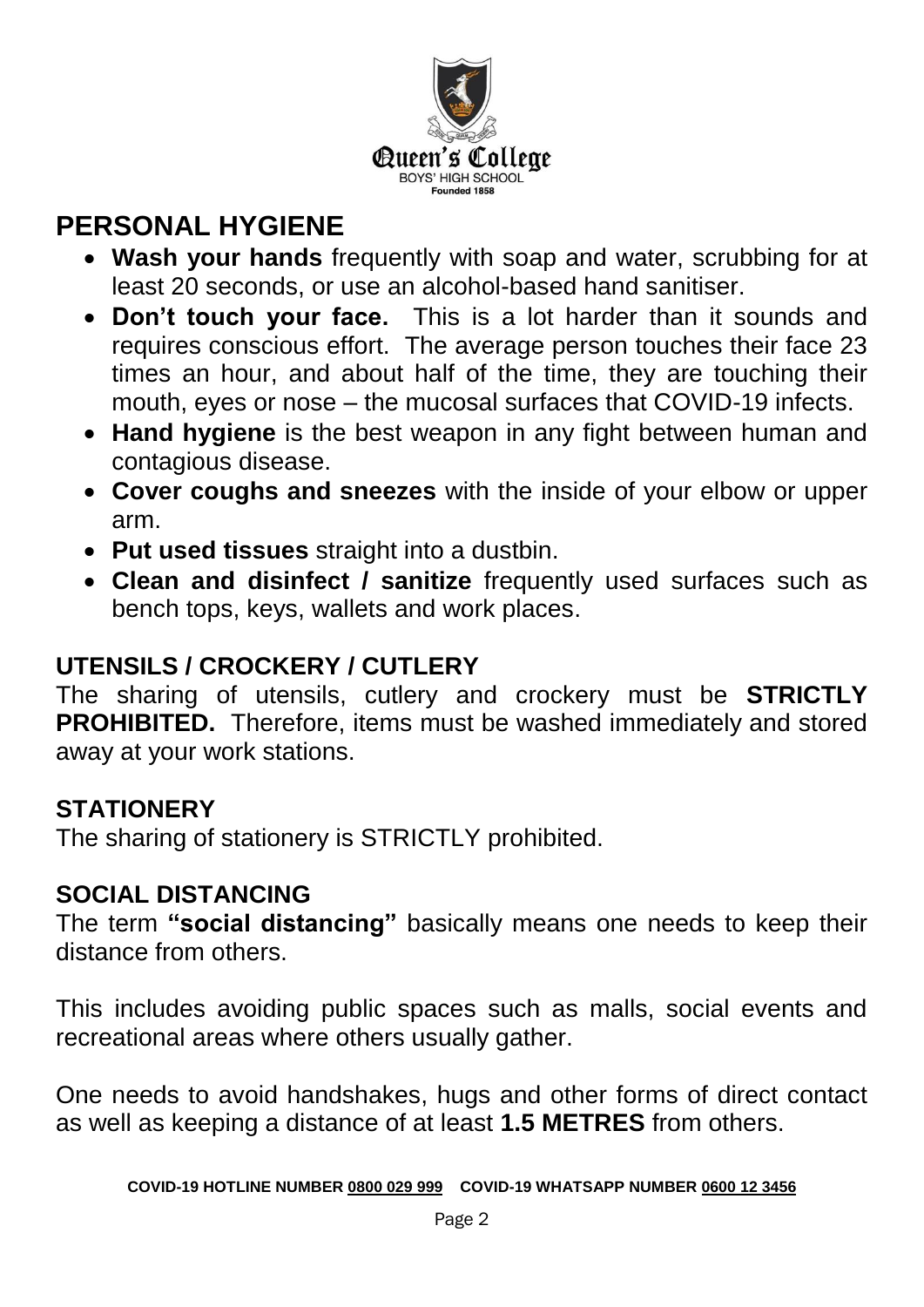

### **SOCIAL DISTANCING GUIDELINES MEETINGS**

Avoid in person meetings where possible. Use online conferencing, email or the phone where possible, even when people are in the same building.

Unavoidable in-person meetings should be short, in an adequately spaced meeting room where you can sit at least 1.5 metres apart from each other.

#### **ALL AREAS**

Do not congregate in communal areas, kitchens, copier areas, bathrooms or other areas where people socialise. Keep a minimum of 1.5 metres apart from each other at all times.

#### **FOOD / LUNCH BREAKS**

Bring lunch and eat at your desk or apart from others.

## **ACTIONS YOU CAN TAKE BASED ON YOUR CONDITIONS AND OTHER RISK FACTORS**

#### **ASTHMA**

Chronic, severe asthma may put people at higher risk for severe illness from COVID-19.

Actions to take*:*

- *Keep your asthma under control.*
- *Continue your current medications, including any inhalers with steroids in them ("steroids" is another word for corticosteroids).*
- *Know how to use your inhaler.*
- *Avoid your asthma triggers.*
- *If possible, have another member of your household who does not have asthma, clean and disinfect your house for you.*
- *Make sure that people with asthma are not in the room when it is being cleaned.*

**COVID-19 HOTLINE NUMBER 0800 029 999 COVID-19 WHATSAPP NUMBER 0600 12 3456**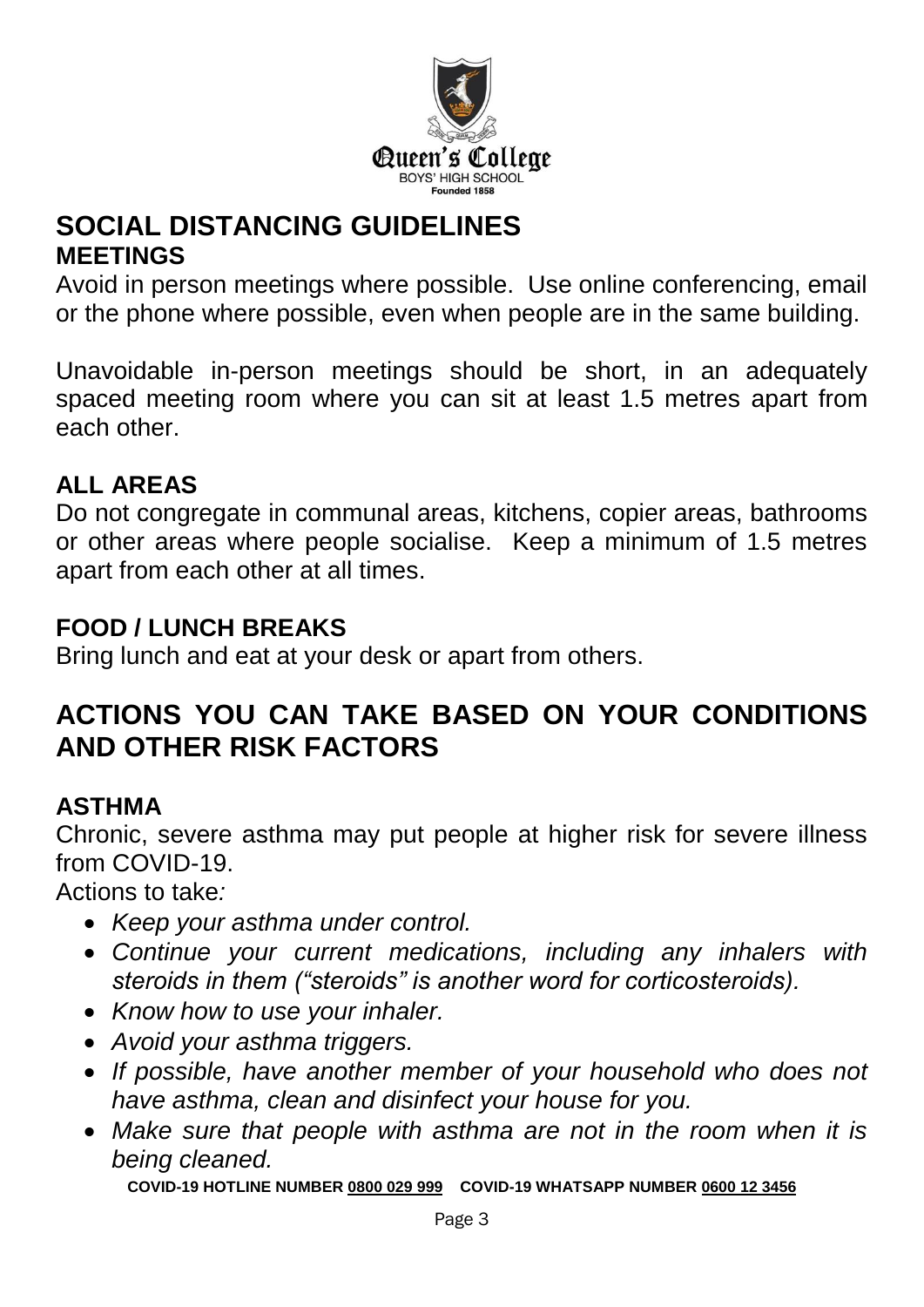

- *Minimise use of disinfectants that can cause an asthma attack.*
- *Open windows or doors and use a fan that blows air outdoors.*
- *Always follow the instructions on the product label.*
- *Spray or pour products onto a cleaning cloth or paper towel, instead of spraying the product directly onto the cleaning surface (if the product label allows this).*

WHY YOU MIGHT BE AT HIGHER RISK:

 Covid-19 *can affect your respiratory tract (nose, throat, lungs), cause an asthma attack, and possibly lead to pneumonia and serious illness.*

#### **DIABETES**

Diabetes, including type 1, type 2, or gestational, may put people at higher risk of severe illness from COVID-19.

Actions to take:

- *Continue taking your diabetes tablets and insulin as usual.*
- *Test your blood sugar every four hours and keep track of your results.*
- *Make sure that you have at least a two-week supply of your diabetes tablets and insulin.*
- *Follow the sick day guidelines for people with diabetes.*

WHY YOU MIGHT BE AT HIGHER RISK:

 *People with diabetes whose blood sugar levels are often higher than their target are more likely to have diabetes-related health problems. Those health problems can make it harder to overcome COVID-19.* 

## **SERIOUS HEART CONDITIONS**

Serious heart conditions, including heart failure, coronary artery disease, congenital heart disease, cardiomyopathies, as well as pulmonary hypertension, may put people at higher risk for severe illness from COVID-19.

**COVID-19 HOTLINE NUMBER 0800 029 999 COVID-19 WHATSAPP NUMBER 0600 12 3456**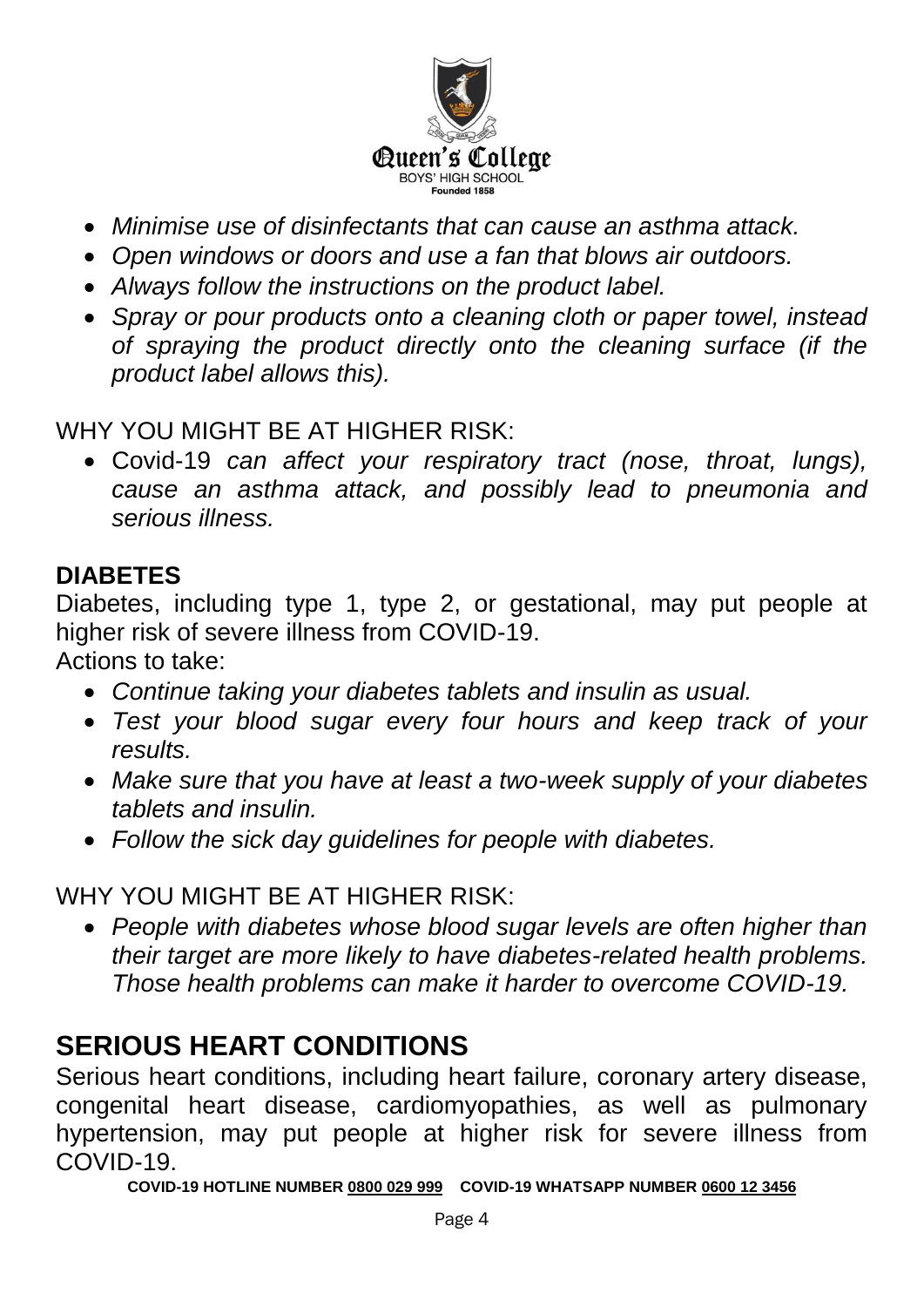

#### Actions to take:

- *Take your medication exactly as prescribed.*
- *Continue angiotensin converting enzyme inhibitors (ACE-I) or angiotensin-II receptor blockers (ARB) as prescribed by your doctor*  for indications such as heart failure or high blood pressure. This is *recommended by current clinical guidelines.*
- *Make sure that you have at least a two-week supply of your heart disease medications (such as those to treat high cholesterol and high blood pressure).*
- *People with hypertension should continue to manage and control their blood pressure and take their medication as directed.*

#### WHY YOU MIGHT BE AT HIGHER RISK:

 COVID-19*, like other viral illnesses such as the flu, can damage the respiratory system and make it harder for your heart to work. For people with heart failure and other serious heart conditions this can lead to a worsening of* COVID-19 *symptoms.* 

## **PEOPLE AGED 60 YEARS AND OLDER**

Older adults who are 60 years and older, are at higher risk for severe illness from COVID-19.

Actions to take:

- *Take your medications for any underlying health conditions exactly as prescribed.*
- *Follow the advice of your doctor.*
- *Develop a care plan that summarizes your health conditions and current treatments.*

WHY YOU MIGHT BE AT HIGHER RISK:

- *Although* COVID-19 can affect any group, the older you are, the higher your risk of serious disease.
- **COVID-19 HOTLINE NUMBER 0800 029 999 COVID-19 WHATSAPP NUMBER 0600 12 3456**  *The immune systems of older adults weaken with age, making it harder to fight off infections. Also, older adults commonly have*